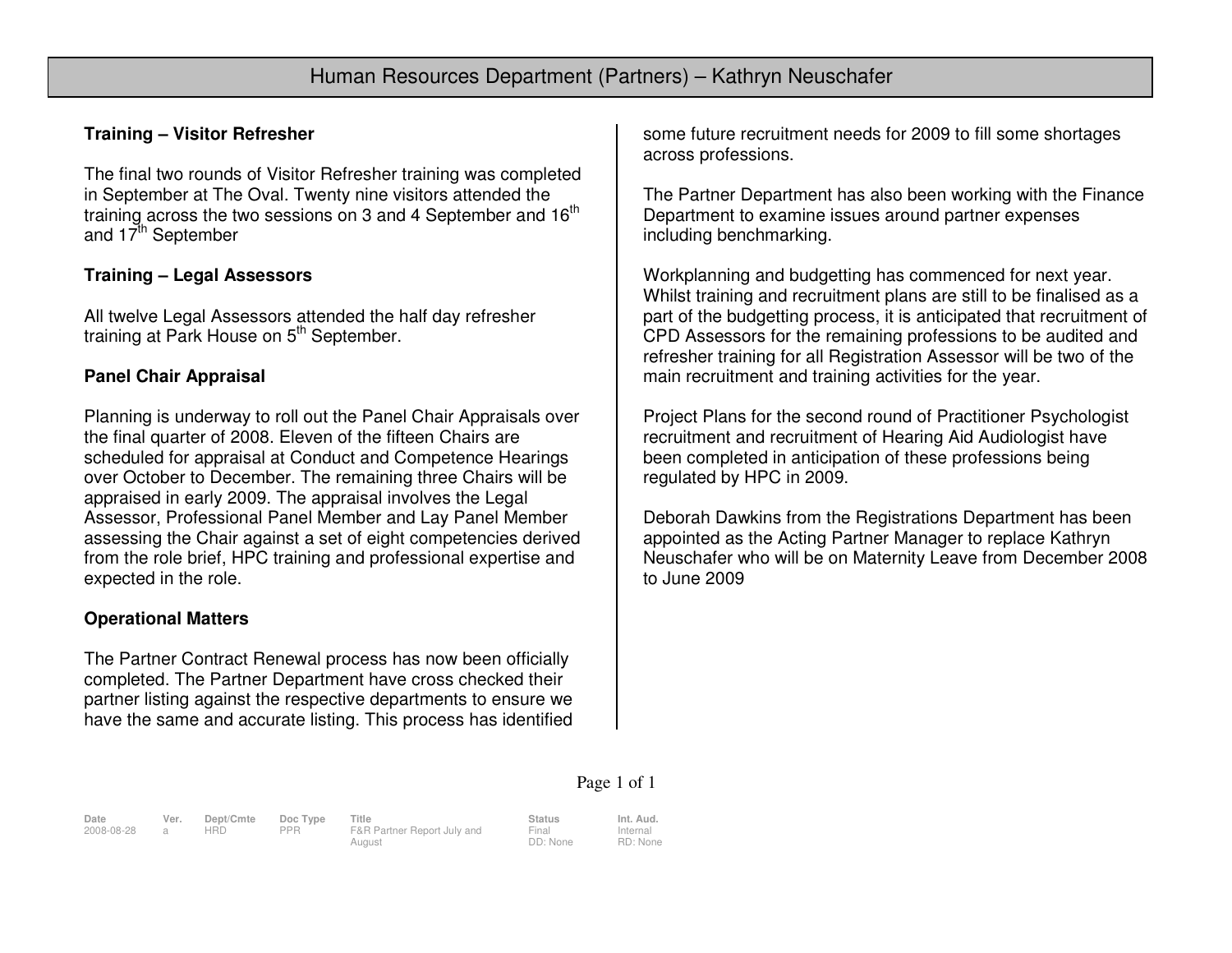NB the volumes for panel members, visitors, registration assessors and CPD assessors include some partners performing several roles

#### **Panel members and visitors**

|                                      | 2007<br>2008 |     |     |     |     |     |     |     |     |     |     |     |     |     |     |     |     |     |     |     | 2009 |     |     | 2005/6 | 2006/7     | 2007/8     | 2008/9     |                |
|--------------------------------------|--------------|-----|-----|-----|-----|-----|-----|-----|-----|-----|-----|-----|-----|-----|-----|-----|-----|-----|-----|-----|------|-----|-----|--------|------------|------------|------------|----------------|
| <b>Panel members</b>                 | Apr          | May | Jun | Jul | Aug | Sep | Oct | Nov | Dec | Jan | Feb | Mar | Apr | May | Jun | Jul | Aug | Sep | Oct | Nov | Dec  | Jan | Feb | Mar    | <b>FYE</b> | <b>FYE</b> | <b>FYE</b> | <b>YTD</b>     |
| <b>Arts therapists</b>               | 7            | 7   |     |     |     |     |     |     |     |     |     |     | 5   | 5   | 5   | 5   | 5   | 5   |     |     |      |     |     |        |            |            | 5          |                |
| <b>Biomedical scientists</b>         | 24           | 24  | 24  | 24  | 24  | 24  | 24  | 24  | 24  | 24  | 24  | 18  | 18  | 18  | 18  | 18  | 18  | 18  |     |     |      |     |     |        | 25         | 24         | 18         | 18             |
| <b>Chirops &amp; podiatrists</b>     | -11          | 11  | 11  | 11  | 11  | 11  | 11  | 11  | 11  | 11  | 11  | 9   | 9   | 9   | 9   | 9   | 9   | 9   |     |     |      |     |     |        | 11         | 11         | 9          | 9              |
| <b>Clinical scientists</b>           | 44           | 44  | 44  | 44  | 44  | 44  | 44  | 44  | 44  | 44  | 44  | 30  | 30  | 30  | 30  | 30  | 30  | 30  |     |     |      |     |     |        | 46         | 44         | 30         | 30             |
| <b>Dietitians</b>                    | 13           | 13  | 13  | 13  | 13  | 13  | 13  | 13  | 13  | 13  | 13  | 6   | 6   | 6   | 6   | 6   | 6   | 6   |     |     |      |     |     |        | 13         | 13         | 6          | 6 <sup>1</sup> |
| <b>Occupational therapists</b>       | 12           | 12  | 12  | 12  | 12  | 12  | 12  | 12  | 12  | 12  | 12  | 8   | 8   | 8   | 8   | 11  | 11  | 11  |     |     |      |     |     |        | 12         | 12         | 8          | 11             |
| <b>ODPs</b>                          | 10           | 10  | 10  | 10  | 10  | 10  | 10  | 10  | 10  | 10  | 10  | 10  | 10  | 10  | 10  | 12  | 12  | 12  |     |     |      |     |     |        | 10         | 10         | 10         | 12             |
| <b>Orthoptists</b>                   | 5            | 5   | 5   | 5   | 5   | 5   | 5   | 5   | 5   | 5   | 5   | 6   | 6   | 6   | 6   | 6   | 6   | 6   |     |     |      |     |     |        |            |            | 6          | 6              |
| Paramedics                           | 16           | 16  | 16  | 16  | 16  | 16  | 16  | 16  | 16  | 16  | 16  | 14  | 14  | 14  | 14  | 14  | -14 | 14  |     |     |      |     |     |        | 16         | 16         | 14         | 14             |
| Physiotherapists                     | 37           | 37  | 37  | 37  | 37  | 37  | 37  | 37  | 37  | 37  | 37  | 32  | 32  | 32  | 32  | 32  | 32  | 32  |     |     |      |     |     |        | 37         | 37         | 32         | 32             |
| <b>Prosthetists &amp; orthotists</b> | 3            | 3   | 3   | 3   | 3   | 3   | 3   | 3   | 3   | 3   | 3   | 3   | 3   | 3   | 3   | 5   | 5   | 5   |     |     |      |     |     |        | Э          |            | 3          | $\overline{5}$ |
| <b>Psychologist practitioners</b>    |              |     |     |     |     |     |     |     |     |     |     |     |     |     |     |     |     |     |     |     |      |     |     |        |            |            |            |                |
| Radiographers                        | 20           | 20  | 20  | 20  | 20  | 20  | 20  | 20  | 20  | 20  | 20  | 19  | 19  | 19  | 19  | 20  | 20  | 20  |     |     |      |     |     |        | 20         | 20         | 19         | 20             |
| <b>SLTs</b>                          | 13           | 13  | 13  | 13  | 13  | 13  | 13  | 13  | 13  | 13  | 13  | 12  | 12  | 12  | 12  | 12  | 12  | 12  |     |     |      |     |     |        | 13         | 13         | 12         | 12             |
| Lay members                          | 78           | 78  | 78  | 78  | 78  | 78  | 78  | 78  | 78  | 78  | 78  | 39  | 39  | 39  | 39  | 39  | 39  | 39  |     |     |      |     |     |        | 79         | 78         | 39         | 39             |
| <b>Total</b>                         | 293          | 293 | 293 | 293 | 293 | 293 | 293 | 293 | 293 | 293 | 293 | 211 | 211 | 211 | 211 | 219 | 219 | 219 |     |     |      |     |     |        | 296        | 293        | 211        | 219            |
| <b>Visitors</b>                      |              |     |     |     |     |     |     |     |     |     |     |     |     |     |     |     |     |     |     |     |      |     |     |        | <b>FYE</b> | <b>FYE</b> | <b>FYE</b> | <b>YTD</b>     |
| <b>Arts therapists</b>               | 13           | 13  | 13  | 13  | 13  | 13  | 13  | 13  | 13  | 13  | 13  | 13  | 15  | 15  | 15  | 15  | 15  | 15  |     |     |      |     |     |        | 21         | 22         | 13         | 15             |
| <b>Biomedical scientists</b>         | 13           | 13  | 13  | 11  | 11  | 11  | 11  | 11  | 11  | 11  | 11  | 11  | 11  | 11  | -11 | 11  | -11 | 11  |     |     |      |     |     |        | 11         | 13         | 11         | 11             |
| <b>Chirops &amp; podiatrists</b>     | 12           | 12  | 12  | 10  | 10  | 10  | 10  | 10  | 10  | 10  | 10  | 10  | 11  | 11  | 11  | 11  | 11  | 11  |     |     |      |     |     |        | 19         | 20         | 10         | 11             |
| <b>Clinical scientists</b>           | 11           | 11  | 11  | 6   | 6   | 6   | 6   | 6   | 6   | 6   | 6   | 6   | 6   | 6   | 6   | 6   | 6   | 6   |     |     |      |     |     |        | 12         | 13         | 6          | 6              |
| <b>Dietitians</b>                    | 9            |     | 9   | 6   | 6   | 6   | 6   | 6   | 6   | 6   | 6   | 6   | 6   | 6   | 6   | 6   | 6   | 6   |     |     |      |     |     |        | 8          |            | 6          | 6              |
| <b>Occupational therapists</b>       | 16           | 16  | 16  | 10  | 10  | 10  | 10  | 10  | 10  | 10  | 10  | 10  | 10  | 10  | 10  | 10  | 10  | 10  |     |     |      |     |     |        | 18         | 21         | 10         | 10             |
| <b>ODPs</b>                          | 11           | 11  | 11  | 10  | 10  | 10  | 10  | 10  | 10  | 10  | 10  | 10  | 10  | 10  | 10  | 10  | 10  | 10  |     |     |      |     |     |        | 11         | 11         | 10         | 10             |
| <b>Orthoptists</b>                   | 6            | 6   | 6   | 5   | 5   | 5   | 5   | 5   | 5   | 5   | 5   | 5   | 5   | 5   | 5   | 5   | 5   | 5   |     |     |      |     |     |        | 6          |            | 5          | 5              |
| Paramedics                           | 16           | 16  | 16  | 14  | 14  | 14  | 14  | 14  | 14  | 14  | 14  | 14  | 14  | 14  | 14  | 14  | 14  | 14  |     |     |      |     |     |        | 20         | 20         | 14         | 14             |
| Physiotherapists                     | 20           | 20  | 20  | 17  | 17  | 17  | 17  | 17  | 17  | 17  | 17  | 17  | 17  | 17  | 17  | 17  | 17  | 17  |     |     |      |     |     |        | 17         | 20         | 17         | 17             |
| <b>Prosthetists &amp; orthotists</b> | -1           | 3   | 3   | 3   | 3   | 3   | 3   | 3   | 3   | 3   | 3   | 3   |     |     |     |     |     | 4   |     |     |      |     |     |        |            |            | 3          |                |
| <b>Psychologist practitioners</b>    |              |     |     |     |     |     |     |     |     |     |     |     |     |     |     |     |     |     |     |     |      |     |     |        |            |            |            |                |
| Radiographers                        | 20           | 20  | 20  | 17  | 17  | 17  |     |     |     | 17  | 17  | 17  | 17  | 17  |     | 17  | 17  | 17  |     |     |      |     |     |        | 29         | 20         | 17         | 17             |
| <b>SLTs</b>                          | 13           | 13  | 13  | 10  | 10  | 10  | 10  | 10  | 10  | 10  | 10  | 10  | 10  | 10  | 10  | 10  | 10  | 10  |     |     |      |     |     |        | 16         | 16         | 10         | 10             |
| Lay members                          | 6            | 6   | 6   |     |     |     |     |     |     |     |     |     |     |     |     |     |     |     |     |     |      |     |     |        | 12         | 18         |            |                |
| <b>Total</b>                         | 167          | 169 | 169 | 136 | 136 | 136 | 136 | 136 | 136 | 136 | 136 | 136 | 140 | 140 | 140 | 140 | 140 | 140 |     |     |      |     |     |        | 123        | 211        | 136        | 140            |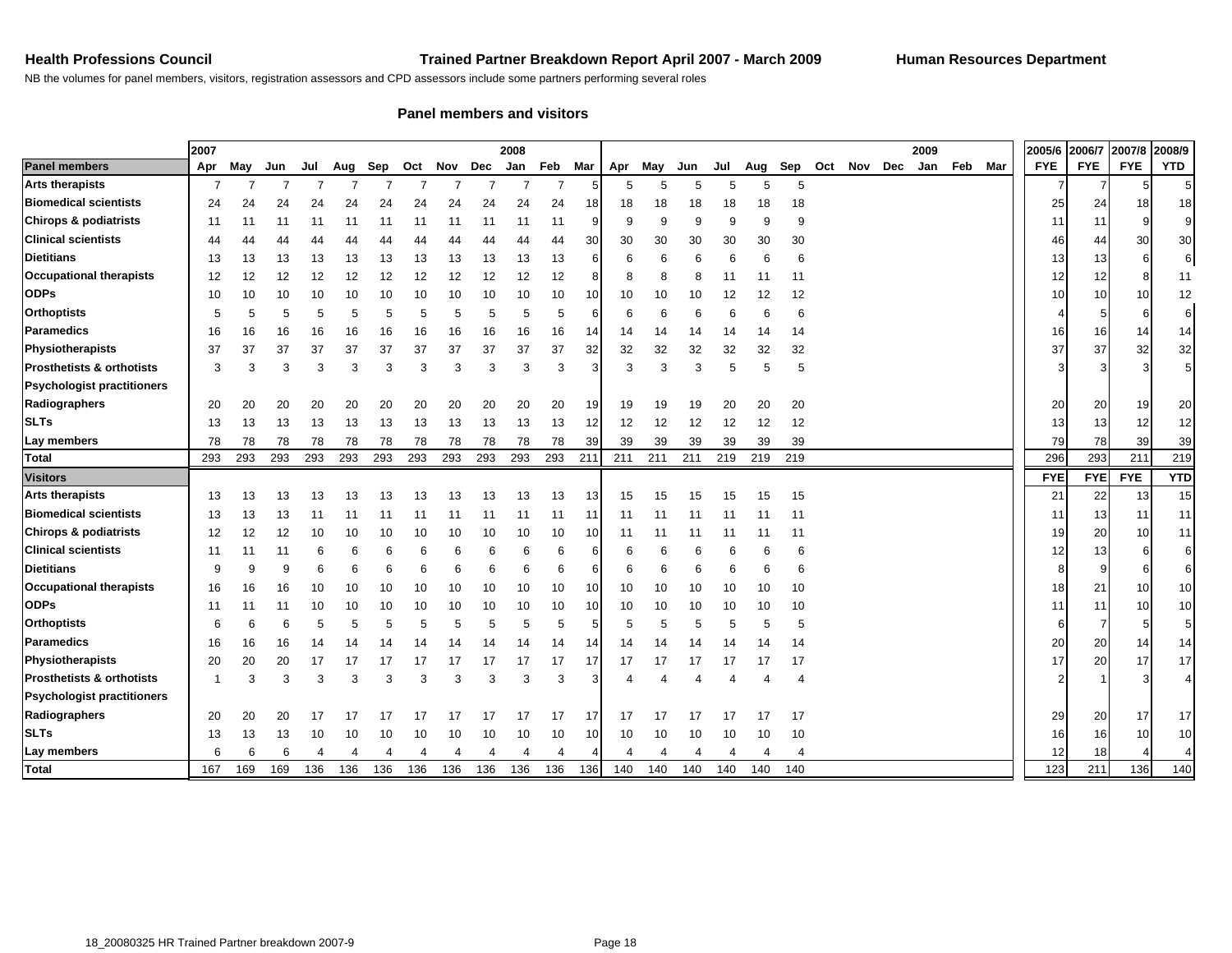|                                      | 2007           |     |     |     |     |     |     |     |     | 2008 |     |                |     |     |     |     |     |     |     |     |     | 2009 |     |     | 2005/6 2006/7   |                 | 2007/8         | 2008/9         |
|--------------------------------------|----------------|-----|-----|-----|-----|-----|-----|-----|-----|------|-----|----------------|-----|-----|-----|-----|-----|-----|-----|-----|-----|------|-----|-----|-----------------|-----------------|----------------|----------------|
| <b>Registration assessors</b>        | Apr            | May | Jun | Jul | Aug | Sep | Oct | Nov | Dec | Jan  | Feb | Mar            | Apr | May | Jun | Jul | Aug | Sep | Oct | Nov | Dec | Jan  | Feb | Mar | <b>FYEI</b>     |                 | <b>FYE FYE</b> | <b>YTD</b>     |
| <b>Arts therapists</b>               | 8              |     |     |     |     |     |     |     |     |      |     |                |     |     |     |     |     | 8   |     |     |     |      |     |     |                 |                 |                |                |
| <b>Biomedical scientists</b>         | 19             | 19  | 19  | 19  | 19  | 19  | 19  | 19  | 19  | 19   | 19  | 19             | 19  | 19  | 19  | 19  | 19  | 19  |     |     |     |      |     |     | 19              | 19              | 19             | 19             |
| <b>Chirops &amp; podiatrists</b>     | 15             | 15  |     | 15  |     |     | 15  |     |     | 15   | 15  | 15             | 15  | 15  | 15  | 15  | 15  | 15  |     |     |     |      |     |     | 15 <sub>1</sub> | 15              | 15             | 15             |
| <b>Clinical scientists</b>           | 43             |     | 43  | 43  | 43  | 43  | 43  | 43  |     | 43   | 43  | 431            | 43  | 43  | 43  | 43  | 43  | 43  |     |     |     |      |     |     | 44              | 43 <sub>l</sub> | 43             | 43             |
| <b>Dietitians</b>                    | 11             |     |     |     |     |     |     |     |     |      |     | 11             |     |     |     |     |     | 11  |     |     |     |      |     |     | 11 <sub>1</sub> | 11              | 11             | 11             |
| <b>Occupational therapists</b>       | 13             | 13  | 13  | 13  |     | 13  | 13  |     | 13  | 13   | 13  | 13             | 13  | 13  | 13  | 13  | 13  | 13  |     |     |     |      |     |     | 13 <sub>l</sub> | 13              | 13             | 13             |
| <b>ODPs</b>                          | 5              |     |     |     |     |     |     |     |     |      |     |                |     |     |     |     | 5   | 5   |     |     |     |      |     |     |                 |                 |                |                |
| <b>Orthoptists</b>                   | 6              | 6   |     | 6   | 6   | 6   |     |     | 6   | 6    | 6   | 6              | 6   | 6   | 6   |     | 6   | 6   |     |     |     |      |     |     |                 |                 | 6              | 6              |
| Paramedics                           | 15             | 15  | 15  | 15  | ۱5  | 15  | 15  | 15  | 15  | 15   | 15  | 151            | 15  | 15  | 15  | 15  | 15  | 15  |     |     |     |      |     |     | 15              | 15              | 15             | 15             |
| Physiotherapists                     | 25             | 25  | 25  | 25  | 25  | 25  | 25  | 25  | 25  | 25   | 25  | 25             | 25  | 25  | 25  | 25  | 25  | 25  |     |     |     |      |     |     | 24              | 25              | 25             | 25             |
| <b>Prosthetists &amp; orthotists</b> | 3              | З   | 3   | 3   | 3   | 3   | 3   | 3   | 3   | 3    | 3   | 3              | 3   | 3   | 3   |     | 3   | 3   |     |     |     |      |     |     |                 |                 | 3              | $\overline{3}$ |
| <b>Psychologist practitioners</b>    |                |     |     |     |     |     |     |     |     |      |     |                |     |     |     |     |     |     |     |     |     |      |     |     |                 |                 |                |                |
| Radiographers                        | 20             | 20  | 20  | 20  | 20  | 20  | 20  | 20  | 20  | 20   | 20  | 20             | 20  | 20  | 20  | 20  | 20  | 20  |     |     |     |      |     |     | 20              | 20              | 20             | 20             |
| <b>SLTs</b>                          | 14             | 14  |     | 14  |     | 14  | 14  | 14  | 14  | 14   | 14  | 14             | 14  | 14  | 14  | 14  | 14  | 14  |     |     |     |      |     |     | 14 <sub>1</sub> | 14              | 14             | 14             |
| Total                                | 197            | 197 | 197 | 197 | 197 | 197 | 197 | 197 | 197 | 197  | 197 | 197            | 197 | 197 | 197 | 197 | 197 | 197 |     |     |     |      |     |     | 196             | 197             | 197            | 197            |
| <b>CPD</b> assessors                 |                |     |     |     |     |     |     |     |     |      |     |                |     |     |     |     |     |     |     |     |     |      |     |     | <b>FYE</b>      | <b>FYE</b>      | <b>FYE</b>     | <b>YTD</b>     |
| <b>Chirops &amp; Podiatrists</b>     | None appointed |     |     |     |     |     |     |     |     |      |     | $\overline{0}$ |     | 14  | 14  | 14  | 14  | 14  |     |     |     |      |     |     |                 |                 |                | 14             |
| <b>ODPs</b>                          |                |     |     |     |     |     |     |     |     |      |     | 0              |     |     |     |     |     |     |     |     |     |      |     |     |                 |                 |                |                |
| <b>Total</b>                         |                |     |     |     |     |     |     |     |     |      |     |                |     | 14  | 21  | 21  | 21  | 21  |     |     |     |      |     |     |                 |                 | $\Omega$       | 21             |

#### **Page 18 contd - Registration assessors and CPD assessors**